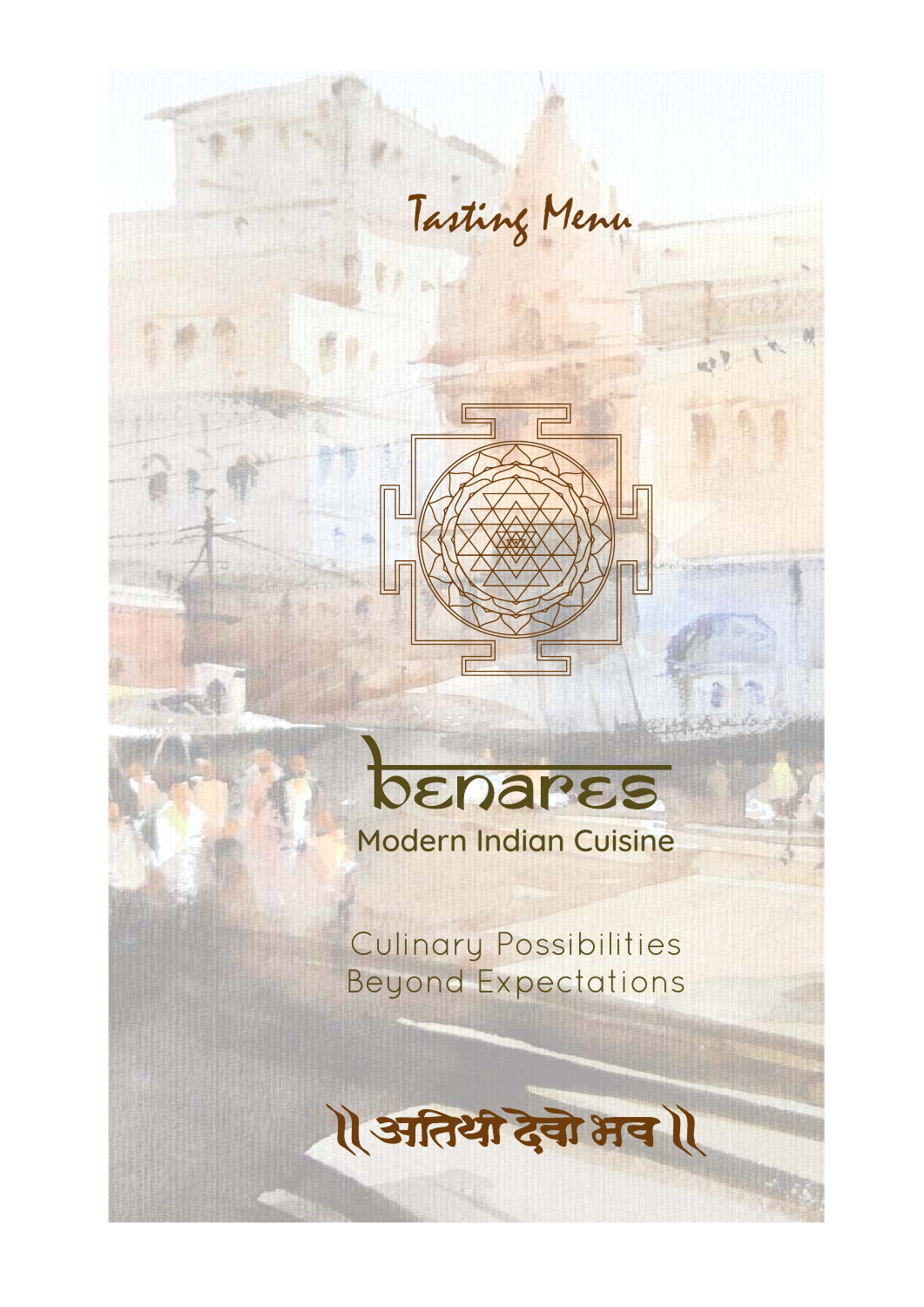

# **Tasting Menu @ 650 ++**

### VEGETARIAN LADIES LUNCH

#### The Teaser

 $\tau_{\rm 2p}$ 

Mushroom Bharwan – Truffle Foam, Mint Chutney Dahi Sphere – Beetroot Salli – Papdi

#### \*\*\* Show Starter

Malai Tomato Shorba Hand Picked Baby Greens

### \*\*\* The Opening

Pickled Paneer Tikka Tandoori Aloo

\*\*\*

Main Show

Dal Tadka Malai Kofta Laziz Tandoori Vegetable Kadhai

(Mains are served with Indian Classic Breads & Long Grain Basmati Rice)

\*\*\*

The Final Climax Gajar Ka Rishta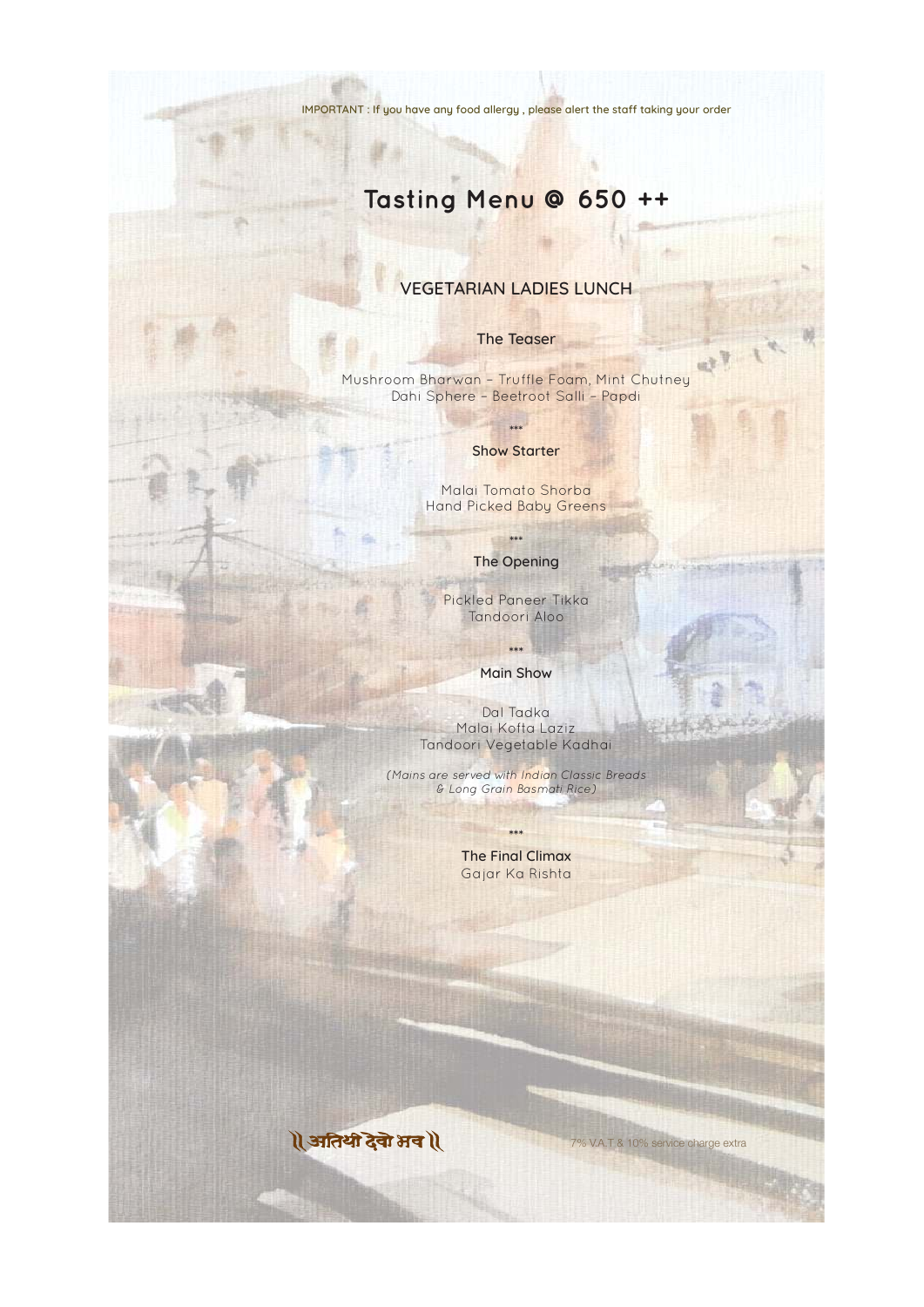

## **Tasting Menu @ 990 ++**

#### The Teaser

Parmesan Chicken Tikka Sun-dried Tomato Chutney Black Olive Soil

> \*\*\* Show Starter

Dal Shorba Hand Picked Baby Greens

\*\*\*

The Opening Scene

Paprika Clay Oven Tangri Chicken

Lamb Chop Slow Cooked

\*\*\* Sorbet

Chef's Special

\*\*\* The Main Show

Murg Makhanwala

Meat Belli Ram

Duo Of Lentils

(Mains are served with Indian Classic Breads & Long Grain Basmati Rice)

\*\*\*

The Final Climax

Pistachio Phirni

Pandan Kulfi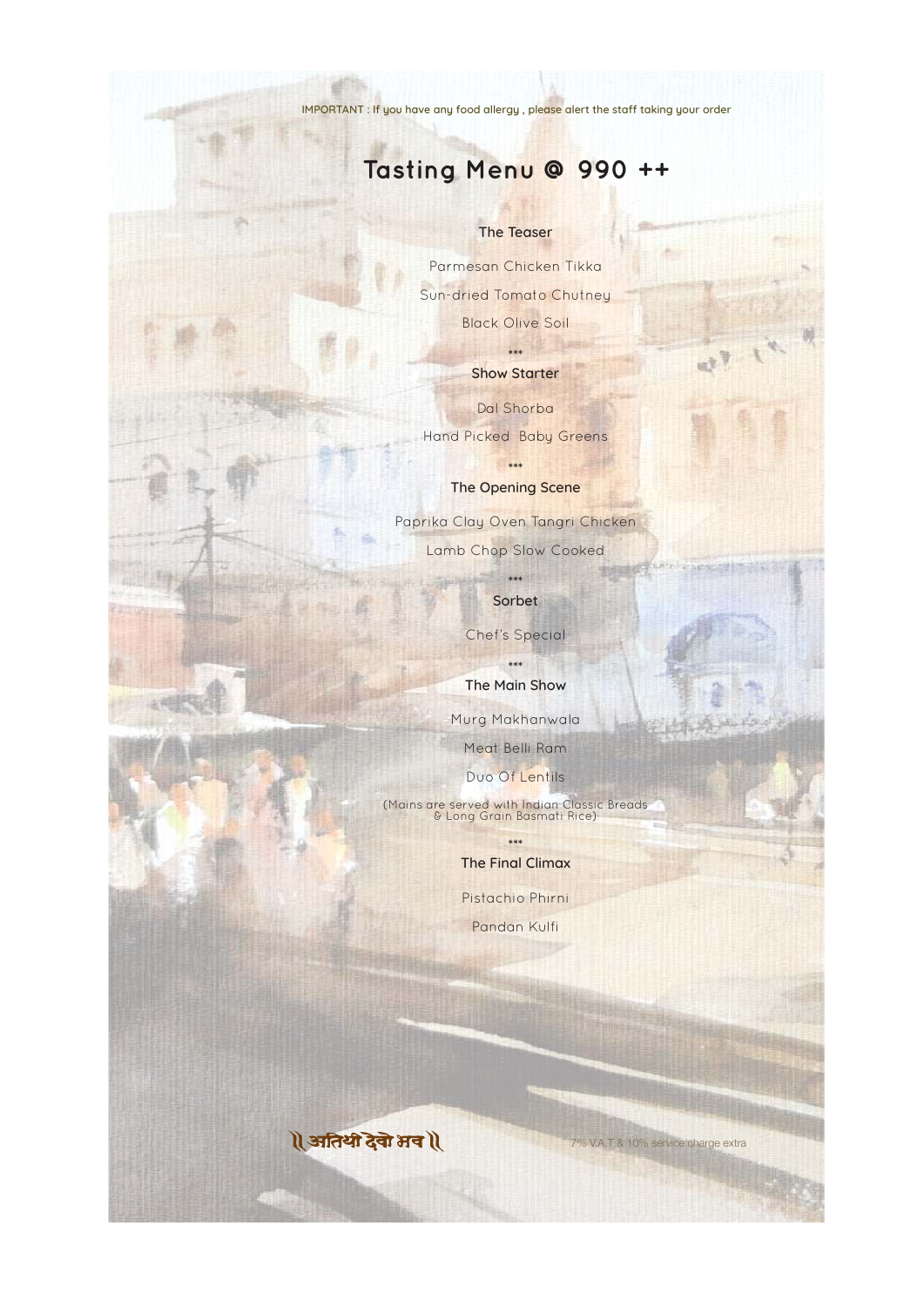# **Tasting Menu @ 750 ++**

### EXECUTIVE LUNCH

The Teaser

Kaala Chicken Chat – Chat pata Tomato air

\*\*\* Show Starter

Murg Badami Shorba

Hand Picked Baby Greens

\*\*\*



The Opening scene

Paprika Clay Oven Grilled Chicken

Mustard Fish Tikka

\*\*\* Sorbet

Chef's Special

\*\*\*

Main Show

Dunar Murg

Tandoori Vegetable Kadhai

Yellow Lentils

(Mains are served with Indian Classic Breads & Long Grain Basmati Rice)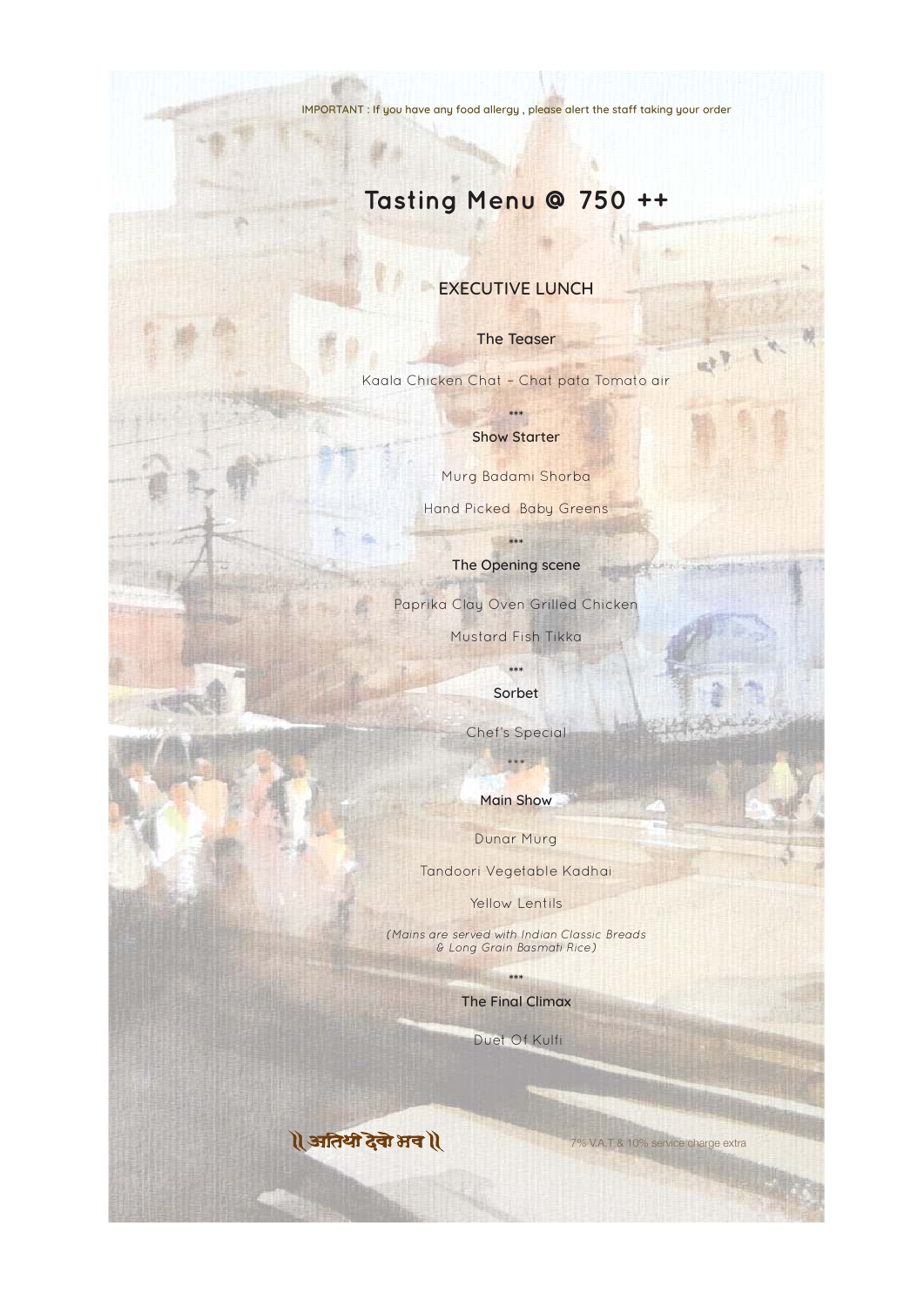7% V.A.T & 10% service charge extra

IMPORTANT : If you have any food allergy, please alert the staff taking your order

## **Tasting Menu @ 1200 ++**

#### The Teaser

Mutter Corn Jelly Toast Tomato Chilli Jam

\*\*\*

Show Starter

Mushroom Infusion Soup Hand Picked Baby Greens

> \*\*\* The Opening Scene

Chilli Garlic Grilled Prawns Green Herb Fish tikka

\*\*\*

Just Before The Mains Lamb Chop Slow Cooked Chargrilled Chicken Tikka

> \*\*\* Sorbet

Chef's Special

\*\*\* The Main Show Classic Chicken Tikka Masala Truffle Rogan Josh

Duo of Lentils

(Mains are served with Indian Classic Breads & Long Grain Basmati Rice)

> \*\*\* The Final Climax

Manjeri Chocolate Phirni

Pandan Kulfi

\*\*\*

The Final Climax

Masala Chai

1 अतिथी देवो भव 1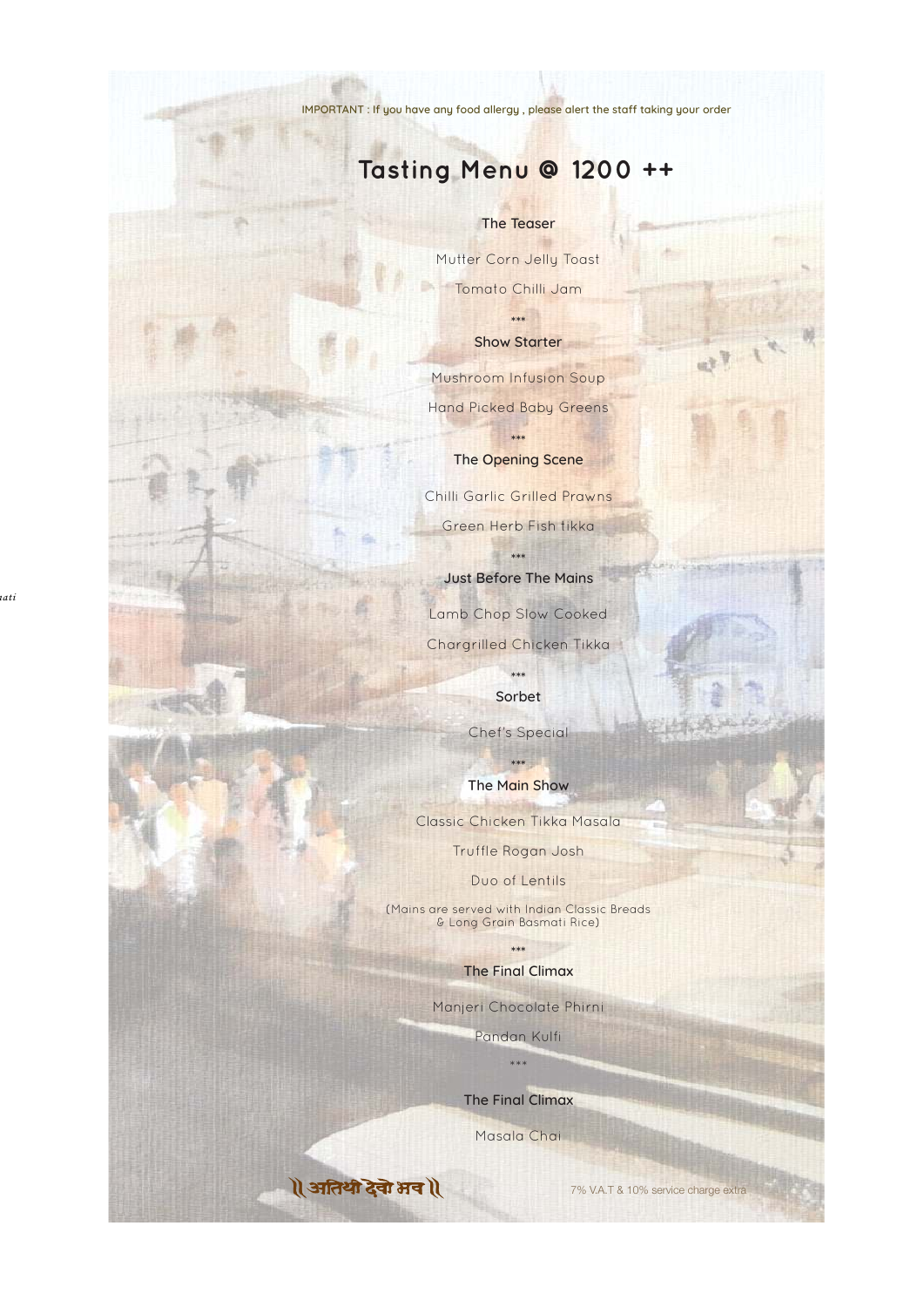### **Tasting Menu @ 1500 ++**

The Teaser Chicken Tikka Doughnut Makhan Soil Makhani Espuma \*\*\*

Show Starter Mushroom Infusion Soup Hand Picked Baby Greens

The Main Show Classic Chicken Tikka Masala Truffle Rogan Josh Dahi Chatpata Aloo Yellow Lentils With Roasted Cumin

\*\*\*

The Opening Scene Chargrilled Chicken Tikka Malai Seekh Kebab \*\*\*

Just before the Mains Lamb Chop, Slow Cooked Hyderabadi Lamb Seekh Kebab



\*\*\*

The Interval Pan Seared Scallops Chilli Garlic Grilled Prawn Green Herb Fish Tikka

\*\*\*

Sorbet Chef's Special

\*\*\*

(Mains are served with Indian Classic Breads & Long Grain Basmati Rice)

\*\*\*

The Final Climax Manjeri Chocolate Phirni Pandan Kulfi